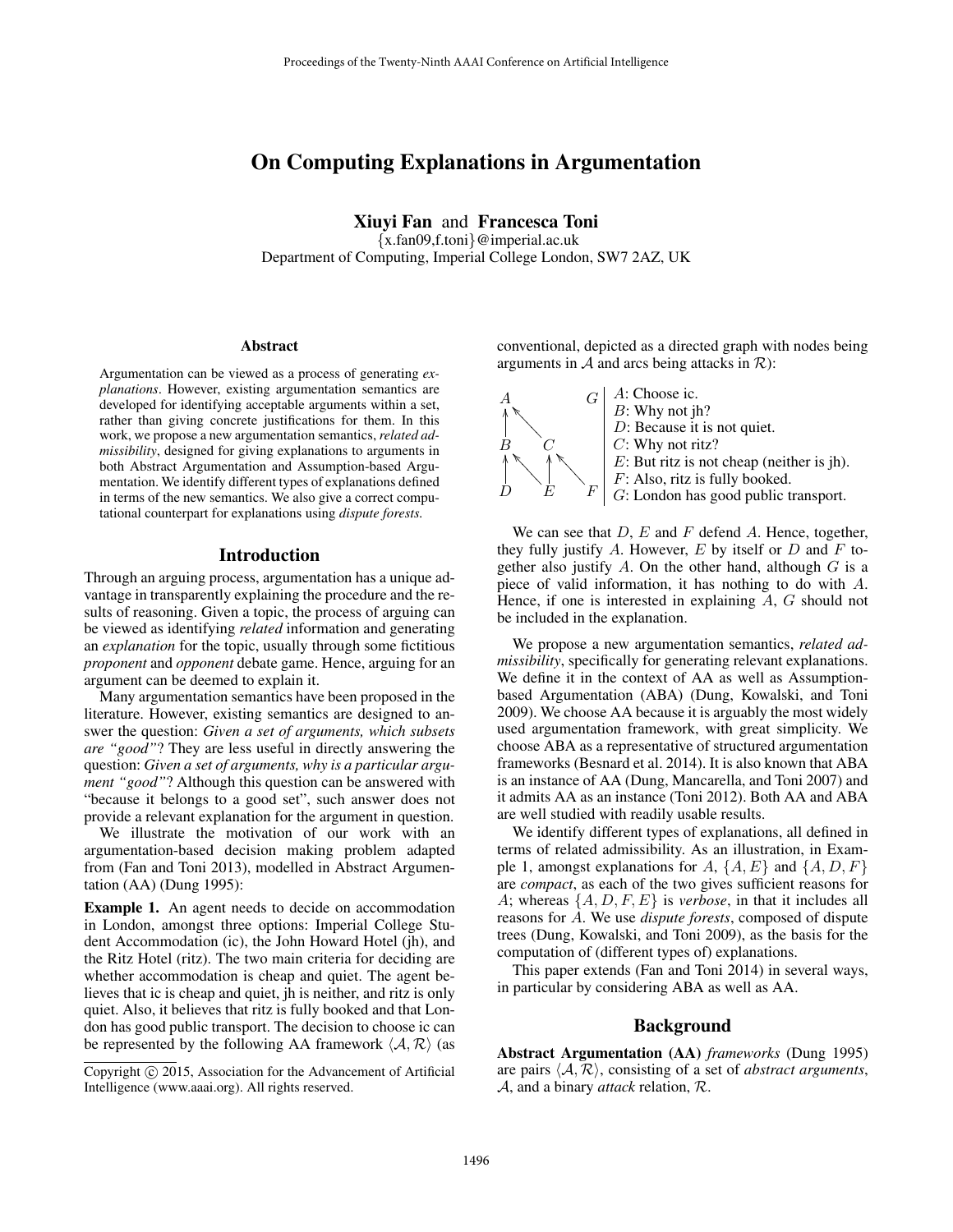Given an AA framework  $AF = \langle A, R \rangle$ , a set of arguments (or *extension*)  $E \subseteq A$  is *admissible* (in *AF*) iff  $\forall A, B \in E$ ,  $(A, B) \notin \mathcal{R}$  (i.e. E is *conflict-free*) and for any  $A \in E$ , if  $(C, A) \in \mathcal{R}$ , then there exists some  $B \in E$  s.t.  $(B, C) \in \mathcal{R}$ .

An AA framework can be represented as a directed graph, with arguments being the nodes and attacks being the edges, as we have seen in Example 1.

Assumption-based Argumentation (ABA) *frameworks* (Dung, Kowalski, and Toni 2009; Toni 2014) are tuples  $\langle \mathcal{L}, \mathcal{R}, \mathcal{A}, \mathcal{C} \rangle$ <sup>1</sup> where

- $\langle \mathcal{L}, \mathcal{R} \rangle$  is a deductive system, with  $\mathcal{L}$  the *language* and  $\mathcal{R}$ a set of *rules* of the form  $\beta_0 \leftarrow \beta_1, \ldots, \beta_m (m \ge 0, \beta_i \in \mathcal{L})$ ;
- $A \subseteq \mathcal{L}$  is a (non-empty) set, referred to as *assumptions*;
- C is a total mapping from A into  $2^{\mathcal{L}} \setminus \{\{\}\}\$ , where each  $\beta \in \mathcal{C}(\alpha)$  is a *contrary* of  $\alpha$ , for  $\alpha \in \mathcal{A}$ .

Given a rule  $\rho$  of the form  $\beta_0 \leftarrow \beta_1, \ldots, \beta_m, \beta_0$  is referred to as the *head* (denoted  $Head(\rho) = \beta_0$ ) and  $\beta_1, \ldots, \beta_m$  as the *body* (denoted  $Body(\rho) = {\beta_1, \ldots, \beta_m}.$ ).

In ABA, *arguments* are deductions of claims using rules and supported by sets of assumptions, and *attacks* are directed at the assumptions in the support of arguments. Informally, following (Dung, Kowalski, and Toni 2009):

- *an argument for (the claim)*  $\beta \in \mathcal{L}$  *supported by*  $\Delta \subseteq \mathcal{A}$ (denoted  $\Delta \vdash \beta$ ) is a finite tree with nodes labelled by sentences in  $\mathcal L$  or by  $\tau$ ,<sup>3</sup> the root labelled by  $\beta$ , leaves either  $\tau$  or assumptions in  $\Delta$ , and non-leaves  $\beta'$  with, as children, sentences in the body of some rule with head  $\beta'$ .
- An argument  $\Delta_1 \vdash \beta_1$  *attacks* an argument  $\Delta_2 \vdash \beta_2$  iff  $\beta_1$  is a contrary of one of the assumptions in  $\Delta_2$ .

Attacks between (sets of) arguments in ABA correspond to attacks between sets of assumptions, where  $\Delta \subseteq \mathcal{A}$  *attacks*  $\Delta' \subseteq A$  iff an argument supported by a subset of  $\Delta$ attacks an argument supported by a subset of  $\Delta'$ .

Given  $AF = \langle \mathcal{L}, \mathcal{R}, \mathcal{A}, \mathcal{C} \rangle$ , *a set of assumptions is admissible* (in AF) iff it does not attack itself and it attacks all  $\Delta$  ⊆ A that attack it; *an argument*  $\Delta$   $\vdash$  *β is admissible (in AF*) supported by  $\Delta' \subseteq A$  iff  $\Delta \subseteq \Delta'$  and  $\Delta'$  is admissible. An argument *is in AF* iff all its rules and assumptions are in  $AF$ .  $A^{AF}$  denotes the set of all arguments in  $A\overline{F}$ .

Dispute Trees (Dung, Kowalski, and Toni 2009) are used to prove some of our results. Given an AA framework  $\langle A, \mathcal{R} \rangle$ , a *dispute tree for*  $A \in \mathcal{A}$  is a (possibly infinite) tree  $\mathcal{T}$ , s.t.:

- 1. every node of  $\mathcal T$  is of the form  $[L:X]$ , with  $L \in \{P, \mathbf{0}\}$  and  $X \in \mathcal{A}$ : the node is *labelled* by argument X and assigned the *status* of either *proponent (*P*)* or *opponent (*O*)*;
- 2. the root of  $T$  is a P node labelled by  $A$ ;
- 3. for every P node *n* labelled by an argument  $B$ , and for every argument  $C$  that attacks  $B$ , there exists a child of  $n$ , which is an 0 node labelled by  $C$ ;
- 4. for every 0 node *n* labelled by an argument *B*, there exists at most one child of  $n$  which is a P node labelled by an argument which attacks B;
- 5. there are no other nodes in  $T$  except those given by 1-4.

The set of all arguments labelling P nodes in  $T$  is called the *defence set* of  $T$ , denoted by  $\mathcal{D}(T)$ . A dispute tree  $T$  is an *admissible dispute tree* iff: 1) every 0 node in  $T$  has a child, and 2) no argument in  $T$  labels both P and 0 nodes.

Theorem 3.2 in (Dung, Mancarella, and Toni 2007) states: 1) if  $T$  is an admissible dispute tree, then  $\mathcal{D}(\mathcal{T})$  is admissible; 2) if  $A \in E$  where E is an admissible extension then there exists an admissible dispute tree for A with  $\mathcal{D}(\mathcal{T}) = E'$  s.t.  $E' \subseteq E$  and  $E'$  is admissible.

## Explanations in AA

Giving a general theory for explaining human actions/beliefs is a challenging task. It is widely acknowledged that an explanation should be a *justification* (Newton-Smith 1981):

*. . . if I am asked to explain why I hold some general belief that* p*, I answer by giving my justification for the claim that* p *is true.*

Hence, if a belief  $q$  does not contribute to the justification of  $p, q$  should not be in the explanation of  $p$ . This intuition can be given in AA terms using a 'defends' relation, as follows:

**Definition 1.** Given an AA framework  $\langle A, \mathcal{R} \rangle$ , let  $X, Y \in$ A. X *defends* Y iff:

- 1.  $X = Y$ ; or
- 2.  $\exists Z \in \mathcal{A}$ , s.t. X attacks Z and Z attacks Y; or
- 3. ∃ $Z \in \mathcal{A}$ , s.t. X defends Z and Z defends Y.
- $S \subseteq A$  *defends*  $X \in A$  iff  $\forall Y \in S$ : Y defends X.

Definition 1 is given recursively with (1) and (2) the base cases. Note that each argument defends itself (by (1)). Note also that if there is no attack against an argument then its only defence is the argument itself.

Example 2. (Example 1 cntd.) Every argument defends itself. Each of A, D, E and F defends A, and  $\{A, D, E, F\}$ and all its non-empty subsets defend A. No argument defends  $G$  except  $G$  itself.

By combining our 'defends' relation and standard admissibility we obtain our notion of related admissibility:

**Definition 2.** Given an AA framework  $\langle A, \mathcal{R} \rangle$ ,  $S \subseteq A$  is *related admissible* iff  $\exists X \in S$  s.t. S defends X and S is admissible. Any such X is referred to as a *topic* of S.

Note that, although a self-attacking argument defends itself according to Definition 1, it can never belong to a related admissible set of arguments.

**Example 3.** (Example 1 cntd.)  $\{A, D, E, F\}$ ,  $\{A, D, E\}$ ,  $\{A, D, F\}, \{A, E, F\}, \text{ and } \{A, E\} \text{ are related admissible},$ with A the topic of all.  $\{F, G\}$  is admissible but not related admissible, since  $F$  and  $G$  do not defend one another.

All arguments in a related admissible set are topics of some related admissible subset thereof. Formally:

<sup>&</sup>lt;sup>1</sup>We use  $A$  and  $R$  to represent components of both AA and ABA frameworks, with different meanings. Since we deal with explanations in AA and ABA separately, context will determine which interpretation of these symbols to use.

 $2$ In some presentations of ABA, contrary maps, equivalently, to single sentences.

 $\int_0^3 \tau \notin \mathcal{L}$  represents "true" and stands for the empty body of a rule.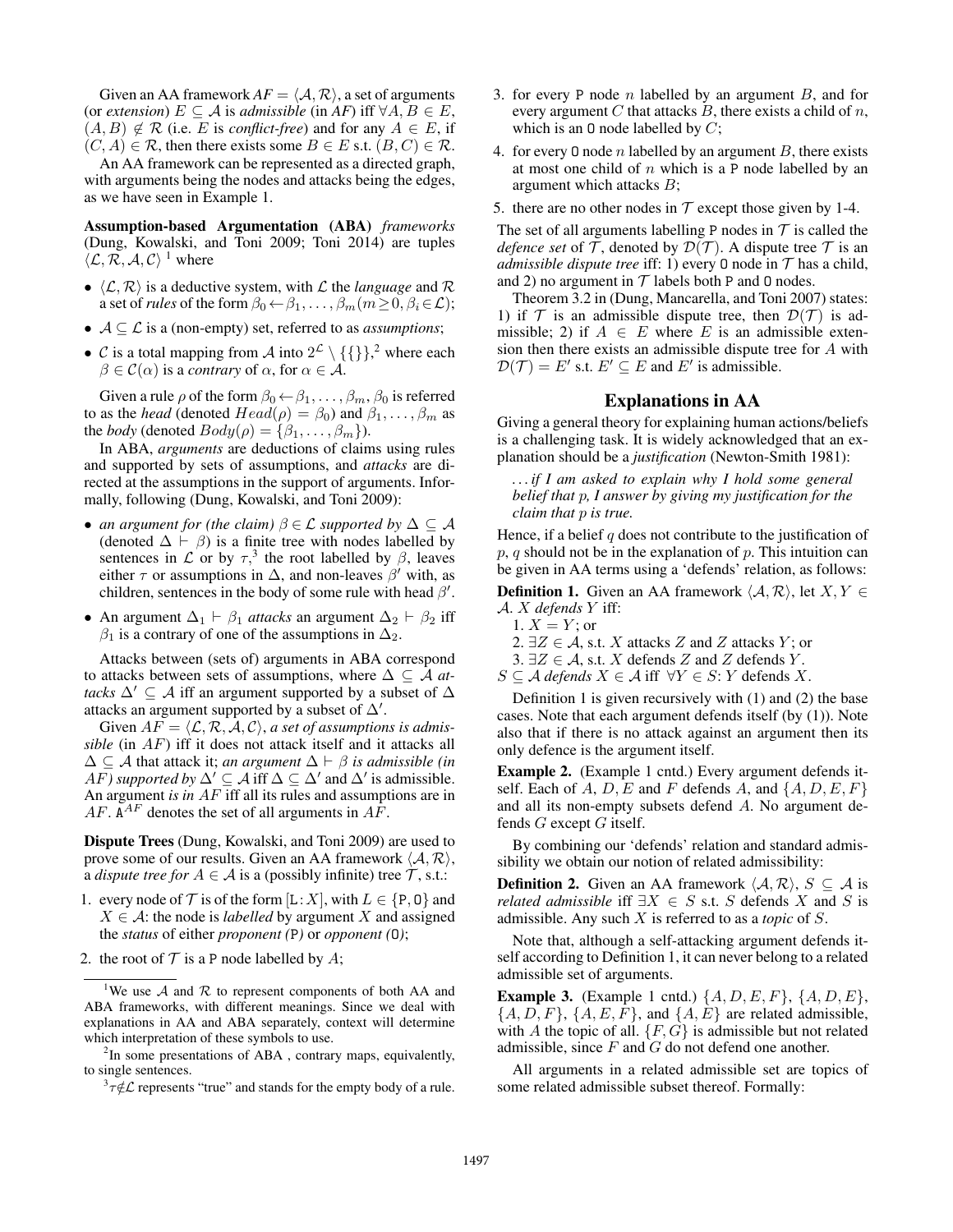**Proposition 1.** Given an AA framework  $\langle A, \mathcal{R} \rangle$  and a related admissible set  $S \subseteq A$ , for all  $X \in S$  there is a related admissible set  $S' \subseteq S$  s.t. X is a topic of  $S'$ .

As an illustration, in Example 3, given  $\{A, D, E, F\}$ , the related admissible subset thereof whose topic is  $D$  is  $\{D\}$ .

We use related admissible sets to define explanations:

**Definition 3.** Given an AA framework  $\langle A, \mathcal{R} \rangle$ , for any argument  $X \in \mathcal{A}$ , an *explanation* of X is  $S \subseteq \mathcal{A}$  s.t. S is a related admissible set and  $X$  is a topic of  $S$ .

Thus, if an argument does not belong to any admissible set then it does not have an explanation, and an argument has an explanation iff it belongs to an admissible set. As an illustration, all related admissible sets in Example 3 are explanations of A.

Since we define explanation as a set of arguments, we can characterise explanations in terms of relations between sets. We will use the following relation:

**Definition 4.** Given an AA framework  $\langle A, \mathcal{R} \rangle$  and an argument  $A \in \mathcal{A}$ , let  $S_i, S_j$  be explanations of A. Then  $S_i$  is *smaller than*  $S_j$ , denoted by  $S_i < S_j$ , iff  $|S_i| < |S_j|$ .<sup>4</sup>

We can classify explanations into different types:

**Definition 5.** Given an AA framework  $\langle A, \mathcal{R} \rangle$ , let  $A \in \mathcal{A}$ and  $E_A = \{S | S$  is an explanation of  $A\}$ . Then, for any  $S\in E_A,$  S is

- a *Minimal Explanation (MiE)* iff S is smallest wrt  $\lt$ ;
- a *Compact Explanation (CE)* iff S is smallest wrt ⊂;
- a *Maximal Explanation (MaE)* iff S is largest wrt <;
- a *Verbose Explanation (VE)* iff S is largest wrt ⊂.

Intuitively, MiEs and CEs are succinct whereas MaEs and VEs are comprehensive. The following result trivially holds.

**Proposition 2.** Given an AA framework  $\langle A, \mathcal{R} \rangle$ , for any argument  $A \in \mathcal{A}$  and explanation S of A, if S is a MaE, then S is also a VE; if S is a MiE, then S is also a CE.

**Example 4.** (Example 3 cntd.)  $\{A, D, E, F\}$  is both a MaE and a VE. Both  $\{A, D, F\}$  and  $\{A, E\}$  are CEs.  $\{A, E\}$  is a MiE. Their natural language reading is:

 ${A, E}$ : choose ic as both jh and ritz are not cheap.

 $\{A, D, F\}$ : choose ic as jh is not quiet and ritz is booked.

 $\{A, D, E, F\}$ : choose ic for all reasons above.

#### Computing Explanations in AA

Here, we show the computation of explanations with *dispute forests* composed of dispute trees. Admissible dispute trees correspond to admissible arguments (Dung, Mancarella, and Toni 2007). Hence, given an admissible dispute tree  $\mathcal{T}$ , related admissible sets of arguments can be extracted from  $\mathcal{T}$ .

**Theorem 1.** Given an AA framework  $\langle A, \mathcal{R} \rangle$  and an argument  $X \in \mathcal{A}$ , let  $\mathcal{T}$  be a dispute tree for X.

1. If  $\mathcal T$  is admissible, then  $\mathcal D(\mathcal T)$  is related admissible. Hence  $\mathcal{D}(\mathcal{T})$  is an explanation of X.

2. If  $S$  is an explanation of  $X$ , then there is an admissible dispute tree  $\tilde{T}$  s.t.  $S' = \mathcal{D}(\mathcal{T})$  and  $S' \subseteq S$ ,  $S'$  is admissible.

$$
\begin{array}{rl} \mathcal{T}_1: & [\mathbf{P}:A] \textcolor{red}{\leqslant} [\mathbf{0}:B] \textcolor{red}{\leqslant} [\mathbf{P}:D] & \mathcal{T}_2: & [\mathbf{P}:A] \textcolor{red}{\leqslant} [\mathbf{0}:B] \textcolor{red}{\leqslant} [\mathbf{P}:D] \\ & [\mathbf{0}:C] \textcolor{red}{\leqslant} [\mathbf{P}:A] \textcolor{red}{\leqslant} [\mathbf{0}:B] \textcolor{red}{\leqslant} [\mathbf{P}:E] & \mathcal{T}_4: & [\mathbf{P}:A] \textcolor{red}{\leqslant} [\mathbf{0}:B] \textcolor{red}{\leqslant} [\mathbf{P}:E] \\ & [\mathbf{0}:C] \textcolor{red}{\leqslant} [\mathbf{P}:E] & \mathbf{0}:C] \textcolor{red}{\leqslant} [\mathbf{P}:E] & [\mathbf{0}:C] \textcolor{red}{\leqslant} [\mathbf{P}:F] \end{array}
$$

Figure 1: Dispute trees for A in Example 1 (see Example 5).

*Proof.* (Sketch.) Since all P nodes in a dispute tree defend the root, both directions of this theorem hold by Theorem 3.2 in (Dung, Mancarella, and Toni 2007). П

Example 5. (Example 3 cntd.) The four dispute trees for A, shown in Figure 1, are all admissible dispute trees. There is no other admissible dispute tree for A. The defence sets of these trees are all explanations, and each explanation has one of the defence sets as a subset.

Admissible dispute trees form dispute forest, as follows.

**Definition 6.** Given an AA framework  $\langle A, R \rangle$  and an argument  $A \in \mathcal{A}$ , the *dispute forest for* A is  $\{\mathcal{T} | \mathcal{T} \text{ is an admissible}\}$ ble dispute tree for  $A$ .

Thus, a dispute forest is the set of all admissible dispute trees for the same argument. Each tree individually gives the justification for its root, as seen in Figure 1 for Example 1.

To compute explanations of different types, we define *smaller* and *more compact* relations between dispute trees.

**Definition 7.** For any two dispute trees  $\mathcal{T}_i$  and  $\mathcal{T}_j$  for the same argument,  $\mathcal{T}_i$  is *smaller than*  $\mathcal{T}_j$ , denoted by  $\mathcal{T}_i < \mathcal{T}_j$ , iff  $|\mathcal{D}(\mathcal{T}_i)| < |\mathcal{D}(\mathcal{T}_j)|$ .  $\mathcal{T}_i$  is *more compact than*  $\mathcal{T}_j$ , denoted by  $\mathcal{T}_i \prec \mathcal{T}_j$ , iff  $\mathcal{D}(\mathcal{T}_i) \subset \mathcal{D}(\mathcal{T}_j)$ .

Example 6. (Example 5 cntd.) For the trees in Figure 1, we have  $\mathcal{T}_3 < \mathcal{T}_1, \mathcal{T}_2, \mathcal{T}_4$  and  $\mathcal{T}_3 < \mathcal{T}_1, \mathcal{T}_4$ .

With the above relations defined over dispute trees, MiEs and CEs can be obtained from dispute forests:

**Theorem 2.** Given an AA framework  $\langle A, \mathcal{R} \rangle$  and  $A \in \mathcal{A}$ , let the dispute forest for A be F and  $\mathcal{T} \in \mathcal{F}$ . Furthermore, let  $S = \mathcal{D}(\mathcal{T})$ . Then, S is a MiE for A iff T is smallest wrt  $\lt$  in F; S is a CE for A iff T is smallest wrt  $\lt$  in F.

*Proof.* (Sketch.) We prove that S is a MiE iff  $\mathcal T$  is smallest wrt <. The proof for CE is similar. By Theorem 1, we know that S is an explanation as  $\mathcal T$  is admissible. Moreover, there is no other explanation not captured by trees in  $\mathcal F$ . Since  $\mathcal T$ is smallest, by Definition 7,  $S$  is smallest. Conversely, if  $S$  is a MiE, then by Theorem 1, there is a  $\mathcal T$  in  $\mathcal F$  s.t.  $S' = \mathcal D(\mathcal T)$ . Since S is smallest,  $S = S'$  and T is smallest in F. П

**Example 7.** (Example 6 cntd.) For  $A$ ,  $\{A, E\}$  is a MiE, as  $\mathcal{T}_3$  is smallest wrt <; both  $\{A, E\}$  and  $\{A, D, F\}$  are CEs, as both  $\mathcal{T}_3$  and  $\mathcal{T}_2$  are smallest wrt  $\prec$ .

To compute MaEs and VEs, dispute trees are grouped into *selected sets*, as follows.

**Definition 8.** Given a dispute forest  $\mathcal{F} = \{\mathcal{T}_1, \ldots, \mathcal{T}_n\},\$  $T \subseteq \mathcal{F}, T \neq \{\}$  is a *selected set* (in  $\mathcal{F})$  iff for all  $\mathcal{T}_i, \mathcal{T}_j \in T,$ if  $[P:B]$  is a node in  $\mathcal{T}_i$ , then  $[0:B]$  is not a node in  $\mathcal{T}_j$ .

For any selected set S, arguments in defence sets of debate trees from  $S$  do not attack each other, as shown in the following two examples.

<sup>&</sup>lt;sup>4</sup>For a set S, |S| denotes the cardinality of S.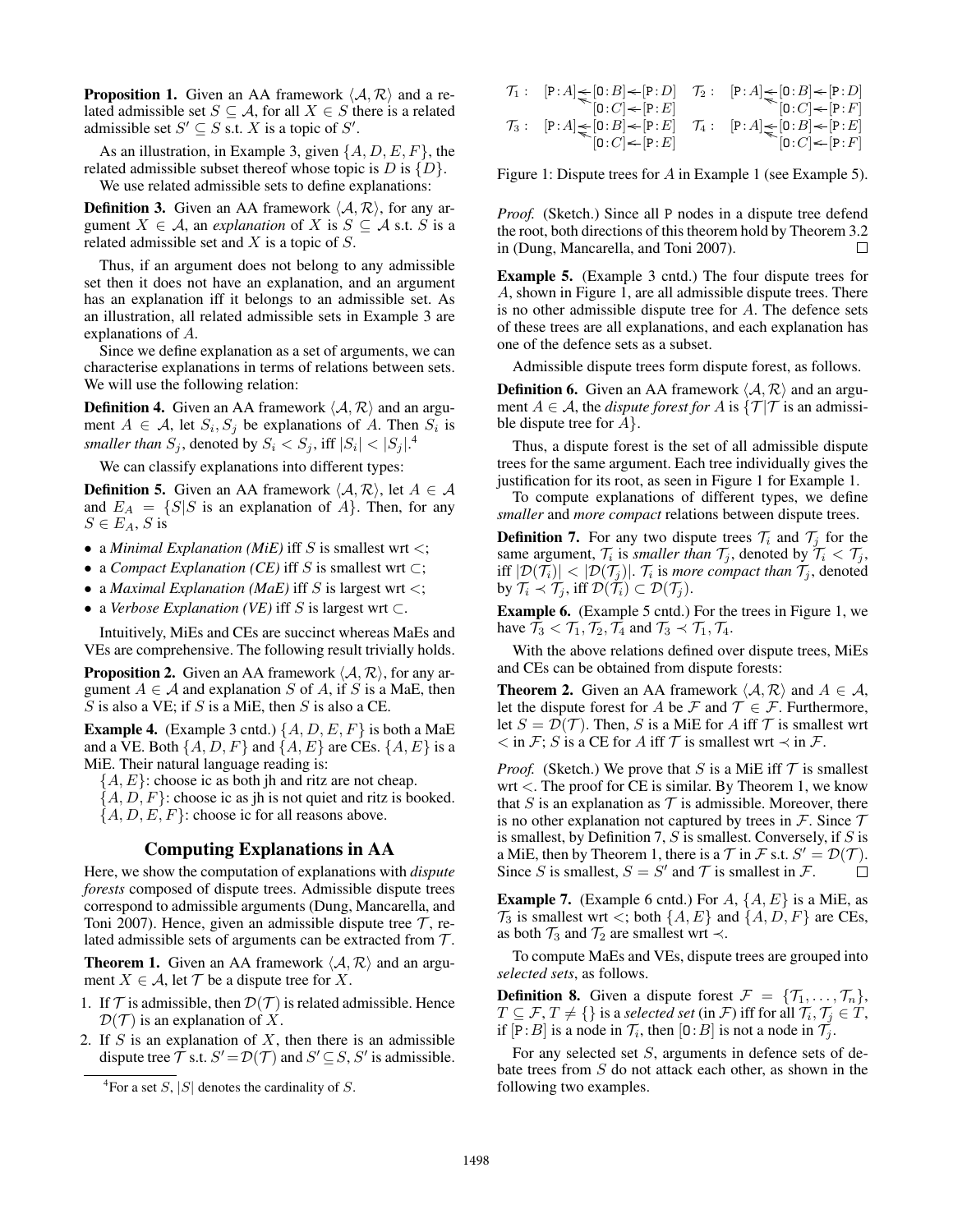$$
T_1: \t [P:A] \leftarrow [0:B] \leftarrow [P:C]
$$
  
\n
$$
T_2: \t [P:A] \leftarrow [0:B] \leftarrow [P:D] \leftarrow [0:E] \leftarrow \dots
$$
  
\n
$$
T_3: \t [P:A] \leftarrow [0:B] \leftarrow [P:E] \leftarrow [0:D] \leftarrow \dots
$$

Figure 2: The dispute forest for A with dispute trees:  $\mathcal{T}_1$ ,  $\mathcal{T}_2$ and  $\mathcal{T}_3$  (see Example 9).

**Example 8.** (Example 5 cntd.) The selected sets in  $\mathcal F$  are all non-empty subsets of  $\{\mathcal{T}_1, \mathcal{T}_2, \mathcal{T}_3, \mathcal{T}_4\}.$ 

Example 9. An AA framework is given below. The dispute forest for A is in Figure 2. Here,  $\mathcal{T}_2$  and  $\mathcal{T}_3$  are "incompatible" as  $D$  and  $E$  have conflicting P/O status in these trees, but  $\mathcal{T}_2$  and  $\mathcal{T}_3$  are individually compatible with  $\mathcal{T}_1$ , so the selected sets are:  $\{T_1\}$ ,  $\{T_2\}$ ,  $\{T_3\}$ ,  $\{T_1, T_2\}$  and  $\{T_1, T_3\}$ .

A  
\nA  
\nA. C, B, {*A, C, D*}, {*A, C, E*},  
\nA, C}, {*A, D*}, {*A, E*}, {*C, D*},  
\nB  
\n**Related Admissible Sets:**  
\n{*A, C, B*}, {*D*}, {*E*}, {}*B*  
\n**Related Admissible Sets:**  
\n{*A, C, D*}, {*A, C, E*}, {*A, C*}, {*A, D*},  
\nC  
\nD  
\n
$$
E
$$
\n{*A, E*}, {*C*}, {*D*}, {*E*}

We can also compare selected sets as follows.

**Definition 9.** Given two selected sets  $T_i$  $\{\mathcal{T}_1^i,\ldots,\mathcal{T}_n^i\}, \mathcal{T}_j$  =  $\{\mathcal{T}_1^j,\ldots,\mathcal{T}_m^j\},$  let  $S_k^i$  =  $\mathcal{D}(\mathcal{T}_k^i)$ and  $S_l^j = \mathcal{D}(\mathcal{T}_l^j)$ , for  $k = 1, \ldots, n$  and  $l = 1, \ldots, m$ . We say that  $T_i$  is *smaller than*  $T_j$ , denoted by  $T_i < T_j$  iff  $|S_i| < |S_j|$  where  $S_i = \bigcup S_k^i$  and  $S_j = \bigcup S_i^j$ .  $T_i$  is *more compact than*  $T_j$ , denoted by  $T_i \prec T_j$ , iff  $S_i \subset S_j$ .

MaEs and VEs can be computed from selected sets.

**Theorem 3.** Given an AA framework  $\langle A, R \rangle$  and an argument  $A \in \mathcal{A}$ , let F be a debate forest for A, and  $T =$  $\{\mathcal{T}_1,\ldots,\mathcal{T}_n\}$  be a selected set in F. Let  $S_i = \mathcal{D}(\mathcal{T}_i)$  for  $i = 1, \ldots, n$  and  $S = \bigcup S_i$ . Then S is a MaE for A iff T is a largest selected set in  $\mathcal F$  wrt  $\lt$ ; and  $S$  is a VE for A iff T is a largest selected set in  $\mathcal F$  wrt  $\prec$ .

*Proof.* (Sketch.) We prove that  $S$  is a MaE iff  $T$  is largest wrt  $\lt$  The proof for VEs is similar. We first prove that if T is largest then S is a MaE. By Theorem 1, we know that  $S_i$ is admissible. By Definition  $8, S$  is conflict-free. Hence, we can see that  $S$  is admissible. Since all arguments in  $S$  defend A, S is an explanation of A. By Definition 9, we can see that S is a MaE. If S is a MaE, since S is an explanation, then  $S$ is conflict-free and all arguments in  $S$  defend  $A$ . Hence, we can see that  $S$  is formed by extracting all proponent nodes from a selected set  $T$ . By Definition 9, if  $S$  is largest,  $T$  is largest as well. П

We illustrate Theorem 3 with the following two examples.

**Example 10.** (Example 7 cntd.) For topic argument A,  $\{A, D, E, F\}$  is both a MaE and VE as  $\{\mathcal{T}_1, \mathcal{T}_2, \mathcal{T}_3, \mathcal{T}_4\}$  is largest wrt both < and ⊂.

Example 11. (Example 9 cntd.) For topic argument A,  $\{A, C, D\}$  and  $\{A, C, E\}$  are both MaEs and VEs as  $\{\mathcal{T}_1, \mathcal{T}_2\}$  and  $\{\mathcal{T}_1, \mathcal{T}_3\}$  are both largest wrt < and  $\prec$ . Also  $\{A, C\}, \{A, D\}, \text{ and } \{A, E\} \text{ are MiEs and CEs as } \{\mathcal{T}_1\},\$  $\{\mathcal{T}_2\}$  and  $\{\mathcal{T}_3\}$  are both smallest wrt < and  $\prec$ .

## Explanations in ABA and their Computation

We have introduced explanations in AA and discussed their computation via dispute trees and forests. In this section, we extend their use in ABA. The following example provides motivation and illustration grounds.

Example 12. We revise Example 1 such that a third decision criterion *near* is introduced and we consider only two choices, John Howard Hotel (jh) and Imperial College Student Accommodation (ic). We let both jh and ic be near (ic remains cheap and quiet whereas jh is neither cheap nor quiet). To model this decision problem we use an ABA framework adapted from the *Weakly Dominant Decision Framework* in (Fan and Toni 2013), such that a selected decision meets at least one goal not met by others. The ABA framework  $AF = \langle \mathcal{L}, \mathcal{R}, \mathcal{A}, \mathcal{C} \rangle$  consists of:<sup>5</sup>

 $\mathcal{R}: \{ \textit{more}(X, Z) \leftarrow \textit{met}(X, Y), \textit{nMet}(Z, Y);$  $nSel(X) \leftarrow met(Z, Y), nMet(X, Y), notMore(X, Z);$  $met(ic, cheap) \leftarrow; met(ic, quiet) \leftarrow; met(ic, near) \leftarrow;$  $met(jh, near) \leftarrow$  ; A: {  $self(ic);$   $self(jh);$   $not More(ic, jh);$   $not More(jh, ic);$  $nMet(ic, cheap); nMet(ic, quiet); nMet(ic, near);$  $nMet(jh, cheap); nMet(jh, quiet); nMet(jh, near)$ ;  $\mathcal{C}: \mathcal{C}(notMore(X, Z)) = \{more(X, Z)\};$  $\mathcal{C}(sel(X)) = \{nSel(X)\}; \mathcal{C}(nMet(X, Y)) = \{met(X, Y)\}.$ 

This ABA framework can be interpreted as follows. By default, each choice is assumed to be a good decision, so both  $\text{sel}(ic)$  and  $\text{sel}(jh)$  are assumptions (standing for "select ic" and "select jh", resp). The contraries are  $nSel(ic)$ and  $nSel(jh)$  ("not to select ic" and "not to select jh"), resp. Criteria met by each choice are specified with rules with empty body, e.g., *ic* meets the criterion cheap, hence having the rule  $met(ic, cheap) \leftarrow$ . A choice X is not a good decision if it does not meet a criterion Y yet some other decision  $Z$  meets  $Y$ ; and it is not the case that  $X$  meets some criterion not met by Z. This condition is expressed with:

$$
nSel(X) \leftarrow met(Z, Y), nMet(X, Y), notMore(X, Z).
$$

The condition that  $X$  meets some criterion  $Y$  not met by  $Z$ is specified by the rule:

$$
more(X, Z) \leftarrow met(X, Y), nMet(Z, Y).
$$

Arguments in *AF* include:

missible.

 $A = \{sel(ic)\} \vdash sel(ic), B = \{\} \vdash met(ic, near),$  $C = \{nMet(jh, cheap)\} \vdash more(ic, jh),$  $D = \{nMet(jh, quiet)\}\vdash more(ic, jh)$ , and  $E = \{nMet(ic, near), not More(ic, jh)\} \vdash nSel(ic).$ We can see that  $E$  attacks  $A$ . Also,  $B$ ,  $C$ , and  $D$  attack  $E$ . Nothing attacks  $B, C$  or D hence  $\{A, B\}, \{A, C\}, \{A, D\},\$  $\{A, B, C\}, \{A, B, D\}, \{A, C, D\}$  and  $\{A, B, C, D\}$  are ad-

The *defends* relation defined for AA (Definition 1) can also be used for ABA. In ABA though we can also define a *defends* relation between sentences and arguments, as follows:

<sup>&</sup>lt;sup>5</sup>Rule/assumptions/contrary schemata (with variables  $X, Y, Z$ ) are used to stand for the set of all their instances wrt constants (ic and jh for  $X$ ,  $Z$  and cheap, quiet, near for  $Y$ ).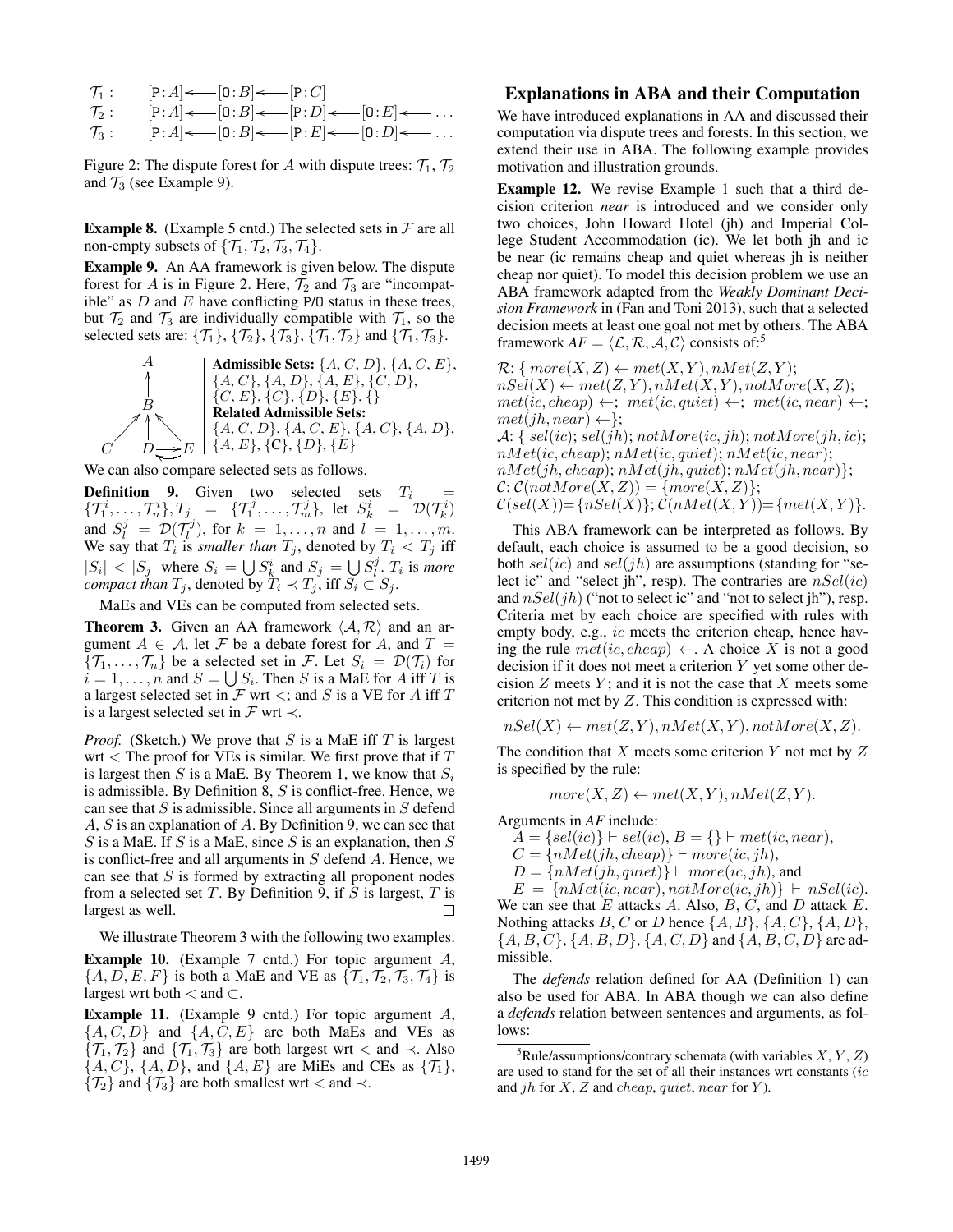**Definition 10.** Given an ABA framework  $\langle \mathcal{L}, \mathcal{R}, \mathcal{A}, \mathcal{C} \rangle$ , let  $\chi \in \mathcal{L}$  and  $A, B \in \mathbb{A}^{AF}$ . Then A *defends*  $\chi$  iff  $\chi$  is the claim of B and A defends B.

Note that, for any argument  $A = \bot \vdash \chi$ , A defends  $\chi$ .<sup>6</sup>

**Example 13.** (Example 12 cntd.) Arguments  $A, B, C$  and D defend  $\text{sel}(ic)$ .

We define related admissibility in ABA, as follows.

**Definition 11.** Given  $AF = \langle \mathcal{L}, \mathcal{R}, \mathcal{A}, \mathcal{C} \rangle$ , a set of arguments  $S \subseteq A^{AF}$  is *related admissible* iff:

- 1. S is admissible,
- 2. there exists a *topic* sentence  $\chi$  (of S) s.t.  $\chi$  is the claim of some argument in S and for all  $B \in S$ , B defends  $\chi$ .

Definition 11 is as Definition 2, but instead of letting all arguments in a related admissible set defend a topic argument, they defend the claim of a topic argument.

Example 14. (Example 13 cntd.) For the topic sentence  $sel(ic), \{A, B\}, \{A, C\}, \{A, D\}, \{A, B, C\}, \{A, B, D\},\$  $\{A, C, D\}$  and  $\{A, B, C, D\}$  are related admissible.

As a structured argumentation formalism, ABA allows analysing arguments at a fine-grained level, in terms of rules, assumptions and contraries. We show that related admissibility can also be defined with assumptions. We start with defining the *defends relation* between the topic of an argument and assumptions as follows:

**Definition 12.** Given  $AF = \langle \mathcal{L}, \mathcal{R}, \mathcal{A}, \mathcal{C} \rangle$ , let  $\chi \in \mathcal{L}$  and  $\alpha \in \mathcal{A}$ . Then  $\alpha$  *defends*  $\chi$  iff there exists  $B = \Delta \vdash A$ ,  $\alpha \in \Delta$ and  $A = \Box \vdash \chi$  in  $A^{AF}$  s.t. *B* defends *A*.

From this definition, we can see that given an argument  $A = \Delta \vdash \chi$ , all assumptions in  $\Delta$  defend  $\chi$ , and all assumptions in arguments defending A defend  $\chi$ .

Example 15. With *AF* shown in Example 12, assumptions  $\text{sel}(ic)$ ,  $\text{nMet}(jh, \text{quiet})$  and  $\text{nMet}(jh, \text{cheap})$  defend  $\text{sel}(ic)$ .

**Definition 13.** Given  $\langle \mathcal{L}, \mathcal{R}, \mathcal{A}, \mathcal{C} \rangle$ , a set of assumptions ∆ ⊆ A is *related admissible* iff:

- 1.  $\Delta$  is admissible,
- 2. there exists a *topic* sentence  $\chi$  (of  $\Delta$ ),  $\chi \in \mathcal{L}$ , s.t. for all assumptions  $\alpha \in \Delta$ ,  $\alpha$  defends  $\chi$ .

**Example 16.** (Example 15 cntd.)  $\{sel(ic)\},\$  ${sel(ic), nMet(jh, cheap)}$ ,  ${sel(ic), nMet(jh, quiet)}$ and  $\{sel(ic), nMet(jh, cheap), nMet(jh, quiet)\}$  are related admissible as they are all admissible sets of assumptions including the topic sentence  $\text{sel}(ic)$ .

As shown by Examples 12 and 16, the two views of related admissibility wrt arguments and assumptions given by Definition 11 and 13, resp, coincide, as follows:

Theorem 4. Given an ABA framework *AF*, if a set of arguments  $S \subseteq A^{AF}$  is related admissible then the set of assumption  $\Delta = \bigcup_{\Delta' \vdash \bot \in S} \Delta'$  is related admissible.

$$
[P:\{sel(ic)\} \vdash sel(ic)]
$$
\n
$$
\mathcal{T}_1: [0:\{nMet(ic, near), notMore(ic, jh)\} \vdash nSel(ic)]
$$
\n
$$
[P:\{\} \vdash met(ic, near)]
$$
\n
$$
[P:\{sel(ic)\} \vdash sel(ic)]
$$
\n
$$
\mathcal{T}_2: [0:\{nMet(ic, near), notMore(ic, jh)\} \vdash nSel(ic)]
$$
\n
$$
[P:\{nMet(jh, cheap)\} \vdash more(ic, jh)]
$$
\n
$$
[P:\{sel(ic)\} \vdash sel(ic)]
$$
\n
$$
\mathcal{T}_3: [0:\{nMet(ic, near), notMore(ic, jh)\} \vdash nSel(ic)]
$$
\n
$$
[P:\{nMet(jh, quiet) \} \vdash more(ic, jh)]
$$

Figure 3: The dispute trees for  $\text{sel}(ic)$  in Example 12.

*Proof.* (Sketch.)  $\Delta$  is admissible as S is admissible. The topic  $\chi$  of S is the topic of  $\Delta$  and all  $\alpha \in \Delta$  defend  $\chi$  as there is some  $A \in S$  s.t.  $\alpha$  is an assumption in A, since A defends  $\chi$ , so  $\alpha$  does. Thus  $\Delta$  is related admissible.  $\Box$ 

Definition 5 has introduced MiE, CE, MaE and VE for AA. These definitions apply in ABA as well as it is an instance of AA. We do not repeat them. Since, in general, there is no correspondence between the number of arguments in an explanation and the number of assumptions contained in these arguments, we cannot conclude that a MiE has minimal number of assumptions or a MaE has maximal number of assumptions, as illustrated in the following example.

**Example 17.** Given an ABA framework  $AF$  $\langle \mathcal{L}, \mathcal{R}, \mathcal{A}, \mathcal{C} \rangle$  with  $\mathcal{R} = \{d \leftarrow; f \leftarrow\}, \mathcal{A} = \{a, b, c, e\},\$  $\mathcal{C}(a) = \{b, c\}, \mathcal{C}(b) = \{d, e\}, \mathcal{C}(c) = \{e, f\}, \mathcal{C}(e) = \{z\},\$ the following arguments are in A *AF*:

 $A = \{a\} \vdash a, B = \{b\} \vdash b, C = \{c\} \vdash c, E = \{e\} \vdash e,$  $D = \{\} \vdash d, F = \{\} \vdash f.$ 

Attacks are as shown in Example 1 (except that there is no argument G here). Explanations for A are  $\{A, E\}$ ,  $\{A, D, F\}$  and  $\{A, E, D, F\}$ . Amongst them,  $\{A, E\}$  is a MiE and  $\{A, D, F\}$  is not a MiE. However, there is only one assumption in  $\{A, D, F\}$ : *a*; yet there are two assumptions in  $\{A, E\}$ : a, e. Hence, in this example, a MiE does not have the minimum number of assumptions. Similar examples can be given for MaE as well.

To find related admissible sets of arguments and assumptions, we again use dispute trees and forests. We do not repeat the two definitions, but let a dispute tree for ABA be defined for a topic sentences  $\chi$  rather than an argument. Also, in ABA, we let the root of a debate tree for  $\chi$  be an argument with claim  $\chi$ , illustrated below.

Example 18. (Example 16 cntd.) Given the *AF* shown in Example 12, three dispute trees,  $\mathcal{T}_1$ ,  $\mathcal{T}_2$  and  $\mathcal{T}_3$  for  $\text{sel}(ic)$ are shown in Figure 3. They are all admissible. Hence, ic should be selected because:  $(\mathcal{T}_1)$  ic is near;  $(\mathcal{T}_2)$  ic is cheap whereas jh is not; and  $(\mathcal{T}_3)$  ic is quiet whereas jh is not. Each tree gives a different reason for selecting ic over  $jh$ .

 $6$ Throughout,  $\overline{\ }$  stands for an anonymous variable.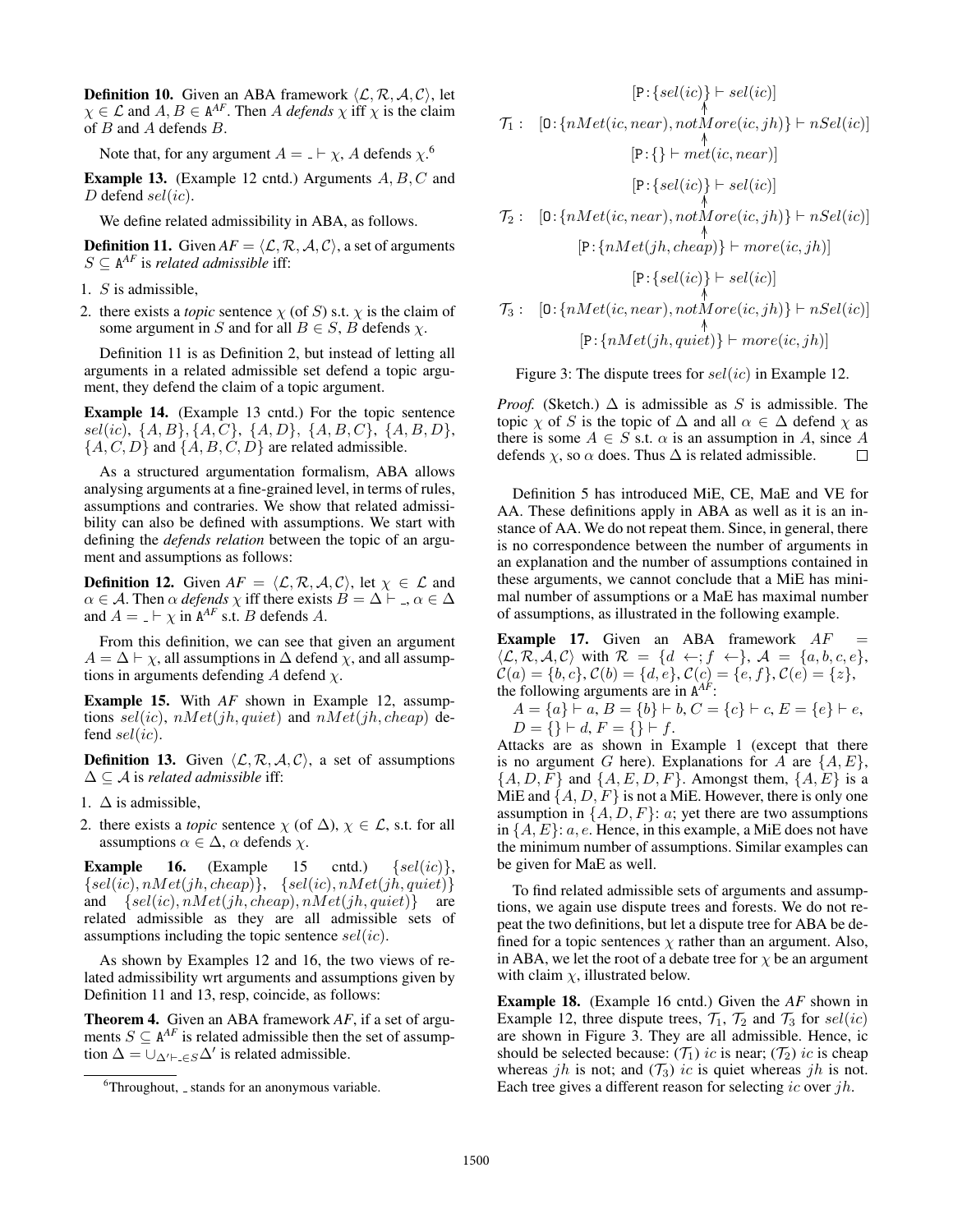Dispute trees can be used to compute related admissible assumptions.

**Theorem 5.** Given an ABA framework  $\langle \mathcal{L}, \mathcal{R}, \mathcal{A}, \mathcal{C} \rangle$  and a sentence  $\gamma \in \mathcal{L}$ , let T be an admissible dispute tree for  $\gamma$ . Then  $\{\alpha | [P:\Delta \vdash \ ] \text{ is in } \mathcal{T} \text{ and } \alpha \in \Delta \}$  is related admissible.

The proof of this theorem is straightforward from Definition 11 and Theorem 4.

The concept of dispute forest as given in Definition 6 also applies in ABA, with the modification that a dispute forest in ABA is wrt a sentence, as follows.

**Definition 14.** Given an ABA framework  $\langle \mathcal{L}, \mathcal{R}, \mathcal{A}, \mathcal{C} \rangle$  and a sentence  $\chi \in \mathcal{L}$ , the dispute forest for  $\chi$  is  $\{\mathcal{T} | \mathcal{T}\}$  is an admissible dispute tree for  $\chi$ .

The three dispute trees in Figure 3 for  $\text{sel}(ic)$  form the dispute forest for sel(ic) in *AF* shown in Example 12. We do not need to redefine selected set (Definition 8) for ABA. It is easy to see that the equivalent of Theorems 2 and 3 hold for ABA, illustrated with the following example.

**Example 19.** (Example 18 cntd.) Let  $A, B, C, D$  be as defined in Example 12, then  $\{A, B\}, \{A, C\}, \{A, D\}$  are MiEs and CEs.  $\{A, B, C, D\}$  is a MaE and a VE.

#### Related Work

(Moulin et al. 2002) survey explanation capabilities of knowledge-based systems and decision support systems extensively, give a philosophical account of many developed formalisms and applications. Though argumentation is considered as a means for explanation, no work surveyed there was dedicated to understanding explanation as a formal computational argumentation semantics.

 $(García et al. 2013) study dialectical explanation for$ argument-based reasoning in knowledge-based systems. Differences between that work and ours include that i) they view explanations as sets of trees whereas we define explanations as semantics; ii) they rely on labelling as in (García and Simari 2004) for computing explanations whereas we use dispute trees; iii) for structured argumentation, they exemplify their notions in DELP (García and Simari 2004) whereas we use ABA. It can be argued that trees are a more comprehensive representation than sets of arguments. Yet, we believe that our treatment of explanation as semantics gives a more direct answer to the question we set to answer: "why an argument is accepted."

(Lacave and Diez 2004) review explanation methods for expert systems. As noted in (Moulin et al. 2002), argumentation is used as a means for explanation in some expert systems. These are not concerned about explaining the acceptability of arguments in argumentation as we do.

(Dung, Kowalski, and Toni 2006) present a dialectic proof procedure for admissibility semantics in ABA using dispute trees. Our work presents a new semantics based on admissibility that is suitable for both AA and ABA and can be computed with dispute forests. The emphasis on generating explanations for arguments has not been previously studied.

(Dung, Toni, and Mancarella 2010) propose three principles as a guideline for designing argumentation systems: (1) Arguments must be simple (Transparency); (2) Arguments must be given in full (Relevance); (3) All counter-arguments must be considered (No dismissal). We can draw analogy from this list to argumentative explanations. It would be interesting to see whether our explanation types are linked to these principles, since each explanation contains no unrelated argument and all defences for counter-arguments are included in an explanation.

(Baroni and Giacomin 2007) give semantics evaluation criteria. Considering explanations as semantics, MaE and VE meet their I-maximality, admissibility and directionality, whereas MiE and CE meet admissibility and directionality.

(Baroni and Giacomin 2007) also introduce the notion of strong admissibility. Comparing with their notion, the differences are: 1) our work is motivated by giving explanations to arguments, not purely semantics modifications; 2) we only need the notion of defense, rather than strong defense as needed for strong admissibility. Thus a relevant admissible argument is allowed to defend itself; and (3) strong admissibility does not give relevance, i.e., two disjoint groups of arguments can be in a single strong admissible set, e.g., given an abstract argumentation framework with two arguments A, B and no attack; then the set  $\{A, B\}$  is strongly admissible. Yet,  $\{A, B\}$  is not relevant admissible.

(Thang, Dung, and Hung 2009) give a framework for computing grounded, ideal and preferred semantics using debate trees. They are concerned about defining a generic proof procedure for several semantics whereas we focus on explanation; they use base derivation to track multiple ways of defending the topic whereas we use debate forests.

(Craven, Toni, and Williams 2013) give a graph based dispute derivation method to compute admissible, complete and grounded semantics of ABA. They introduce rule-minimal argument to improve the efficiency of the semantics computation. Their process does not necessarily find MiEs or CEs for a topic argument but may find smaller explanations in general. That work is not motivated by computing explanations, but rather computational efficiency.

(Schulz and Toni 2013) presents a work on using ABA to explain why a literal is (or not) contained in an answer set of a logic program. Their work uses ABA as the tool for explanation with the stable semantics (Dung 1995; Bondarenko et al. 1997) whereas we focus on how to explain arguments in AA and ABA. It would be interesting to see whether our method can be applied in their work and help them give better explanations.

(Zhong et al. 2014) present a work on applying argumentation-based decision making in a legal application. They present an algorithm to generate natural language explanations from debate trees. Their algorithm is domain specific and solely concerns admissibility. It would be interesting to see that if related admissibility is a more suitable semantics for their applications and our results allow for better natural language explanations to be constructed.

#### Conclusion

In this work, we formalise the concept of argumentative explanation as a novel argumentation semantics, related admissibility. We aim at directly answering the question: *Why*